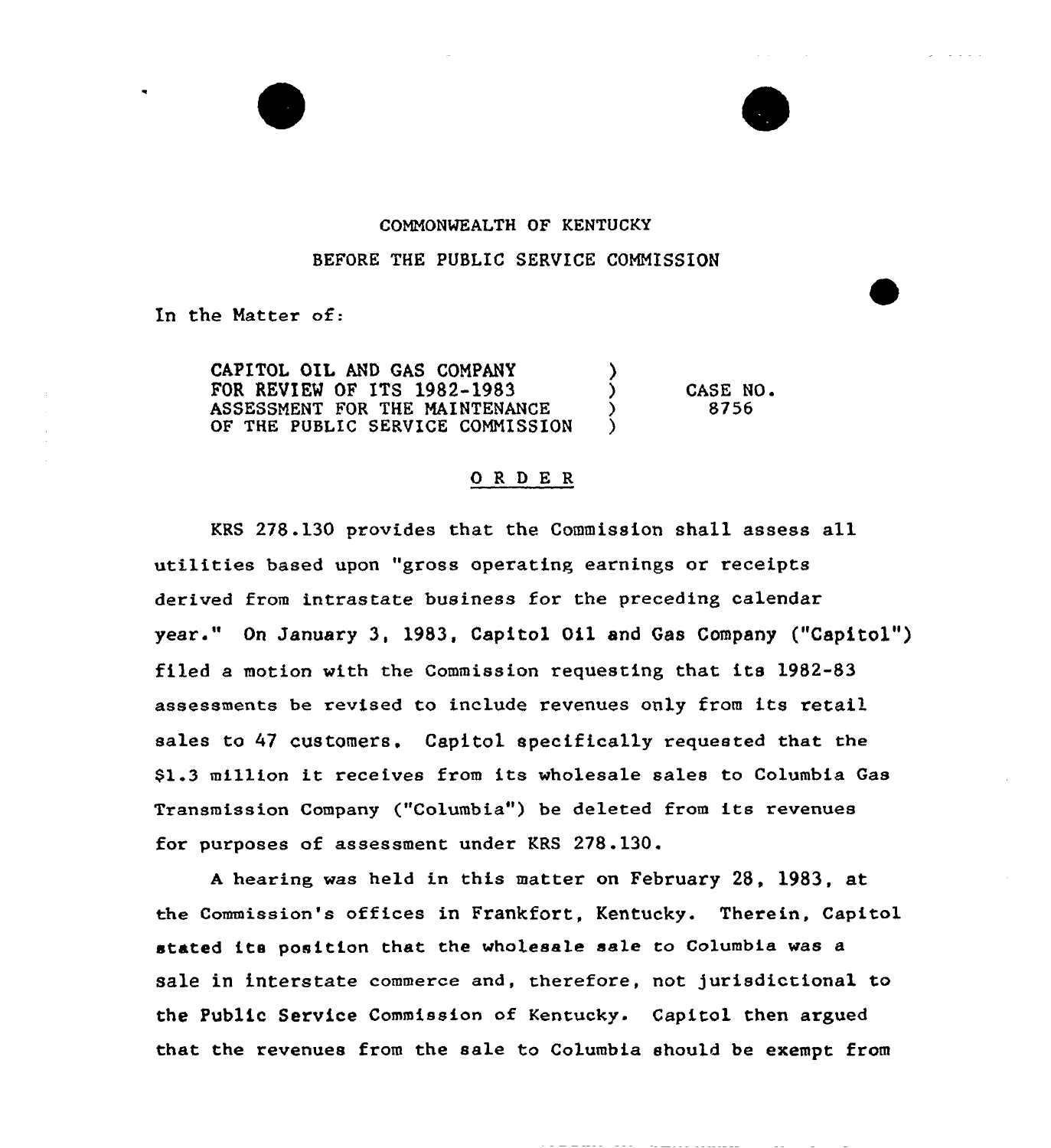assessment since they came from interstate as opposed to intrastate business. The Commission's staff then introduced into the record a copy of a 1981 Order of the Federal Energy Regulatory Commission ("FERC") holding that Capitol's sale to Columbia was not a sale in interstate commerce. Capitol summarized its position in a brief filed with the Commission on March 30, 1983.

Based upon the above facts and being advised, the Commission hereby finds as follows:

l. The wholesale sale by Capitol to Columbia is not <sup>a</sup> sale in interstate commerce. The basis of the Commission's finding on this point is the FERG's Order of October 1, 1981, which specifically disclaimed jurisdiction over Capitol. Therein, the FERC held that due to the facilities configuration of the Columbia system, the gas from Capitol which enters Columbia's system cannot leave the state. Accordingly, the FERC concluded that Capitol's sale to Columbia was not in interstate commerce and not subject to federal regulation. 1/

2. If Capitol's sale to Columbia is not subject to federal regulation, it must be subject to state regulation since the United States Supreme Court has held that there cannot be a "gap" in regulation. Pennsylvania Gas Company v. Public Service Commission, 252 U.S. <sup>23</sup> (1920). If Capitol's wholesale sale to Columbia is subject

 $-2-$ 

<sup>1/</sup> FERC Order, pps. 4-5. A copy of the FERC's October 1, 1981, Order is attached to this Order as an appendix.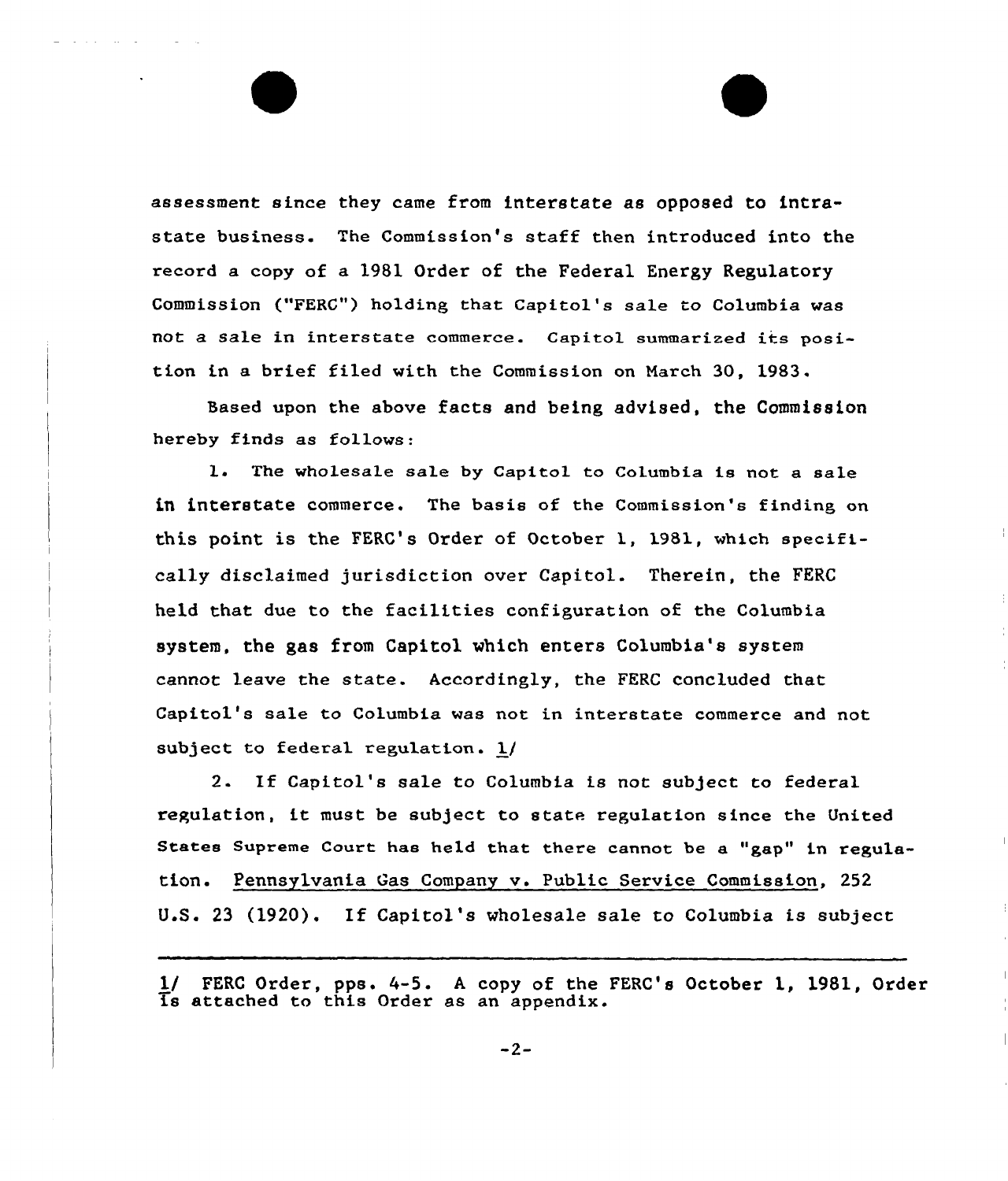to state regulation, the revenues obtained therefrom must be deemed "intrastate" for assessment purposes. Capitol's motion to have the revenues from the wholesale sale to Columbia declared "interstate" and exempt from state assessment should therefore be denied.

Based upon the above-stated findings, the Commission HEREBY ORDERS that Capitol Oil and Gas Company's motion to exempt from assessment its revenues from its wholesale sales to Columbia Gas Transmission Company be, and it hereby is, denied.

Done at Frankfort, Kentucky, this 26th day of April, 1983.

PUBLIC SERVICE COMMISSION  $\overline{\text{Chat}}$ rman Vice Chairman

Commissione

ATTEST:

**Secretary**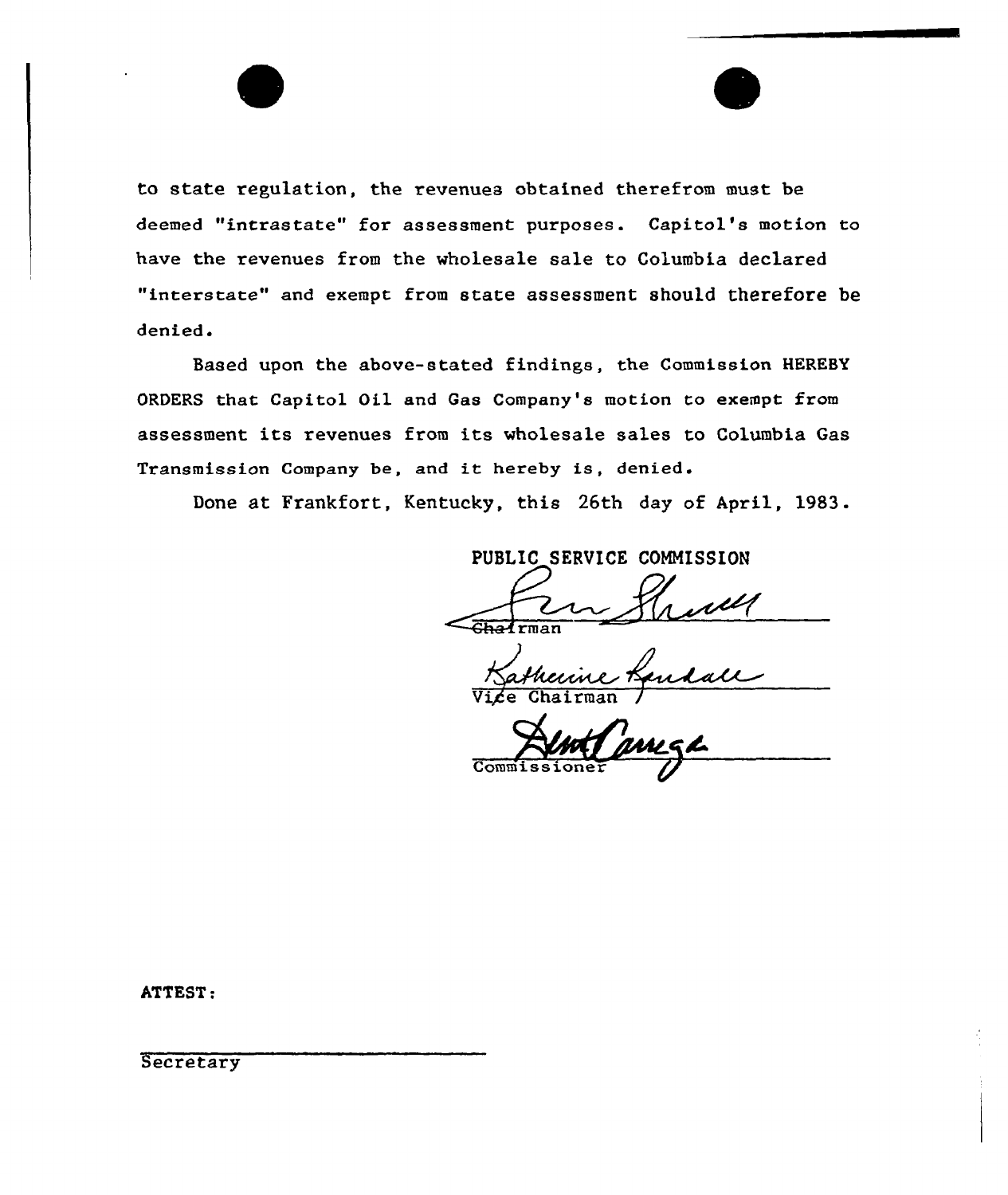UNITED STATES OF AMERICA FEDERAL ENERGY REGULATORY COMMISSION

JURISDICTION

 $22\%$  ,  $\gamma_{\rm{max}}$  ,  $22\%$  ,  $22\%$  , and

**KIMMAN** 

 $-25.4$ 

 $\sim 100$  MeVs  $\sim$ 

## **GELIER** Before Commissioners: C. M. Butler III, Chairman; Georgiana Sheldon, J., David Hughes and A. G. Sousa.

ler i

.Public. Service Commission of Kentucky ) Docket No. CP81-530-000

### ORDER DISCLAIMING JURISDICTION

('Zssuel October 1, 1981)

On September 15, 1981 the Public Service Commission of Kentucky (PSCK) filed in, Docket No. CP81-530-000 a request for a determination concerning the jurisdictional status of certain transmission and sales of natural gas in the State of Kentucky< as more fully set forth in the request and supporting documents.  $1/$ 

The facts are as follovs. The Capitol Oil and. Gas Company (Capitol) operates a natural gas field gathering system in Kentucky which is connected to an interstate pipeline ovned by Columbia Gas Transmission corporation (Columbia), a jurisdictional pipeLine company. Capitol purchased the gathering system in <sup>~</sup>December 1971 from Holly Creek Gas Transmission Company (Holly). Capitol and Columbia have a gas purchase contract under the terms of which Capitol sells to Columbia all of its gas from certain wells. in Wolfe, Lee and Breathitt Counties, Kentucky.

Prior to Capitol's purchase of Holly's facilities, a group of ' some thirty customers of Holly in Daysboro, Kentucky (the Daysboro

1/ The PSCK's request is in the form of a letter to the Chairman of the Commission rather than being styled as a petition for a declaratory order pursuant to Sl.s of the Commission's Rules of practice and procedure. Me have determined to treat the letter as though it.vere <sup>a</sup> petition filed pursuant to g},.8 and to waive the form of pleading requirements of S1.15 and \$1.16 of the Regulations. Our normal procedure vould be to publish notice of such a petition and allow time for intervention. In vfev of the emergency situation created by the vention. In view of the emergency situation created by the<br>discontinuance of gas service, we have determined to forego discontinuance or gas service, we have determined to foregothat procedure. Copies of this order will be served on Capi-<br>tol, Columbia and the PSCK, and petitions for intervention<br>will be entertained in conjunction with any will be entertained in conjunction with any petition for re-<br>hearing that may be filed.

> ~ ~  $\rightarrow$

 $\frac{3}{2}$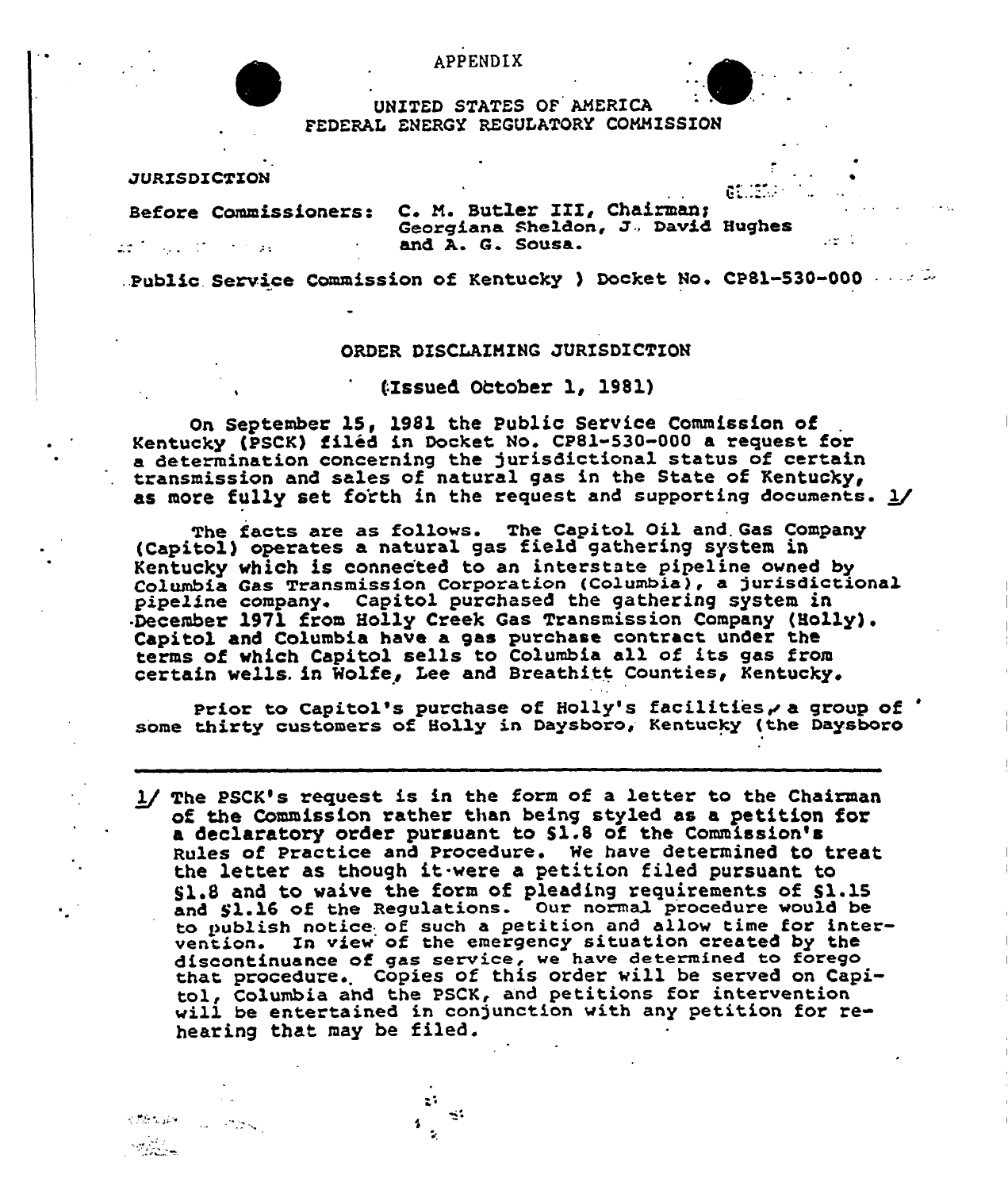

 $\blacktriangle$ 



customers) installed at their own expense a line some six miles in length connecting Daysboro to the Holly facilities (the Daysboro Line). This line was activated in November of 1971.

On February 21, 1978 Capitol was issued a certificate of ...<br>public convenience and necessity by the PSCK requiring the .sale of natural gas to retail customers whether or not those: are qualified to request service pursuant to Kentucky Revised Statutes 278,485 {KRS 278.485). 2/ KRS 278.4&5 provides that owners of property located within one-half mile of a weLLhead or gathering pipeline can demand natural gas service, subject onLy to terms prescribed by the PSCK. Among the customers then being served by Capitol were the Daysboro customers. While Holly had also served the Daysboro customers, it apparently never applied for a certificate from the PSCK.

<sup>A</sup> dispute has since arisen between Capitol and the Daysboro customers concerning the safety of the line from Capitol's system to Daysboro. The Kentucky Department of Energy (KDOE) states 3/<br>that Capitol alleges the Daysboro line is unsafe and that Capitol's insurance carrier has indicated it will cancel Capitol's coverage for that reason. The KDOE further states that some of the Daysboro customers, based on a report by a PSCK inspector, maintain that the Daysboro line is in.substantial compliance with PSCK standards. As a result, of this dispute, Capitol terminated service to the Daysboro customers on August 25, 1981.

It is, of course, not in this Commission's province to determine the merits of the dispute between Capitol and the Daysboro customers. He ar'e called upon here to determine whether jurisdiction over Capitol's sales and transmission of gas rests with this Commission or with the PSCK. The PSCK's request for such a determination is based on the holding of the United States .Court of Appeals for the Sixth Circuit in Public Service Commission of Kentucky v. P.E.R.C., 610 F.2d 439 (1979) that KRS 278.485 does . not permit the PSCK to order service from gathering lines where the gas being transported therein is in interstate commerce.  $4/$ The PSCK states that Capitol contends the gas it sells to Columbia<br>is in interstate commerce because it is ultimately resold in

2/ Case No. 6741.

- 3/ The KDOE wrote to the Chairman of the Commission in a letter dated August 28, 1981 outlining the facts of this matter.
- Accord, Backus v. Panhandle Eastern Pipe Line Co., 558 F.2d 1373 {10th Cir. 1973j.

 $\ddot{\phantom{0}}$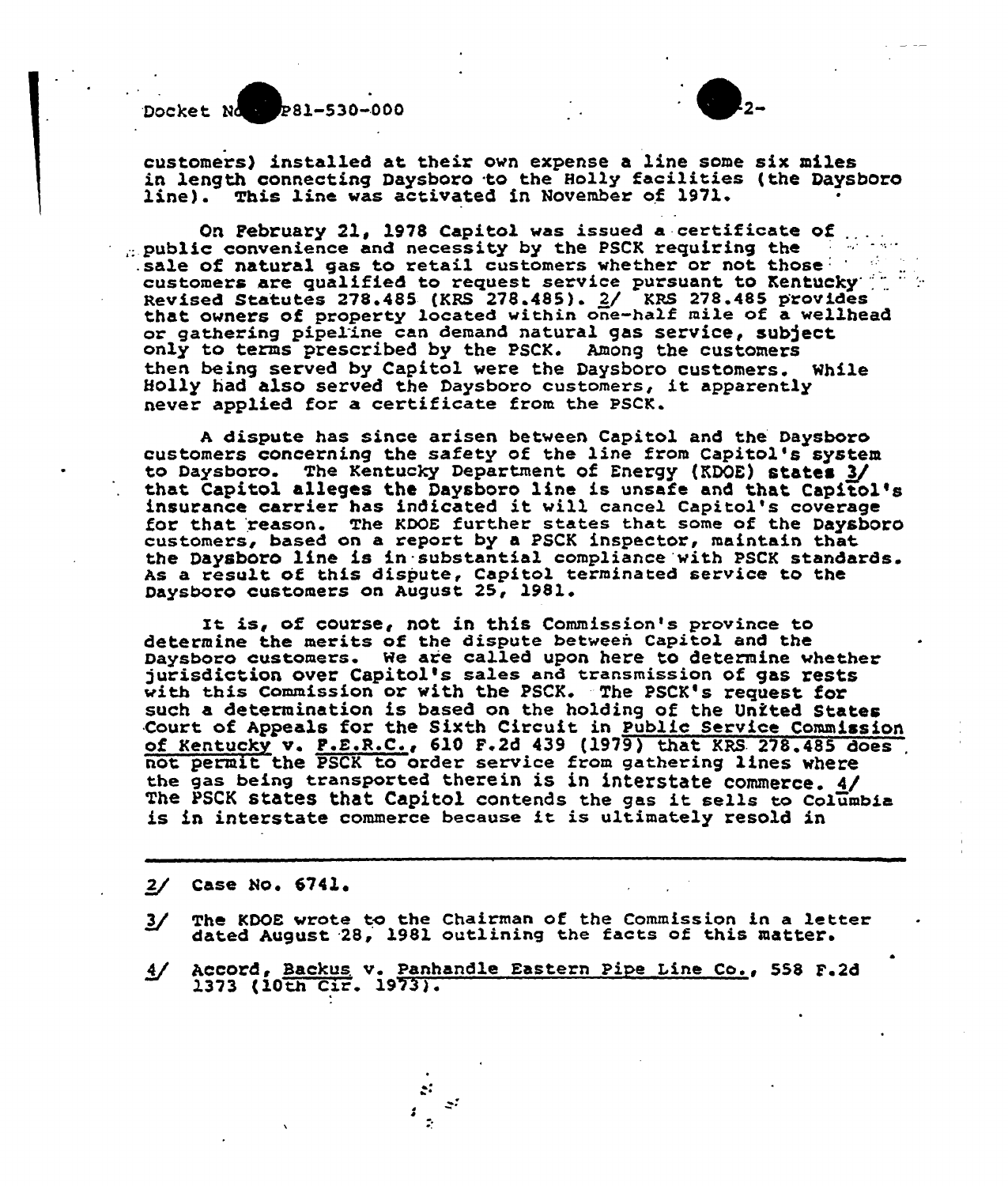Docket N P81-530-000



another state by virtue of the connection between Capitol's system and the Columbia line.

If this were indeed the case, Capitol would be correct.<br>Transportation of gas through Capitol's system and any sales for<br>resale therefrom would be subject to F.E.R.C. jurisdiction. In<br>addition, the Commission has what is e over direct sales where such sales require jurisdictional.<br>transportation.  $5/$ 

The law in this area has been reasonably established. In<br>California v. Lo-Vaca Gathering Company (Lo-Vaca), 379 U.S. 366<br>(1965), the Supreme Court held that the sale of any gas which (1909), the supreme Court held that the safe of any gas which to ultimate consumption is in interstate commerce. The journe<br>in interstate commerce begins at the well head 6/ even though in interstate commerce begins at the well head  $6/$  even though some of that gas is sold in the state of production.  $7/$ 

The Commission has recently applied Lo-Vaca in other cases .involving producer sales and has further refined the principle enunciated therein. In F.P.C. Opinion No. 777, 8/ the Commission held that it does not have jurisdiction under the Natural Gas Act over producers vho sell gas to an interstate pipeline, which commingles the gas with gas produced in other states and resells<br>the commingled stream in the producing state so that none of the<br>the producers' gas leaves the state of origin. It was found "that the interstate pipeline ended in the state from which the subject producer sales were made. There was no possibility that any of the gas produced from the state would flow to another state." 9/ Opinion No. 777 was applied later in United Gas

- $5/$  Louisiana Power and Light Co. v. United Gas Pipe tine Co., 456 F.2d 326 (5th Cir. 1972), rev'd on other grounds, 406 U.S. 621 (1972).
- 6/ Phillips Petroleum Company v. Wisconsin, 347 U.S. 672 (1954).
- 7/ Deep South Oil Company v. F.P.C., 247 F.2d 882, 888 (5th Circuit, 1957).
- 8/ Colorado Interstate Gas Company, Docket Nos. CP75-323 and CP75-300+ Opinion No. 777< Opinion and Order Affirming Initial Decision, issued September 30, 1976.
- 9/ See discussion in Columbia Gas Transmission Company and<br>National Fuel Gas Supply Corporation, Docket No. CP77-363,<br>Order issued May 9, L979, mimeo at p. 6.

 $\mathbb{R}^3$  $\mathcal{Z}^2$ 

 $\frac{4}{3}$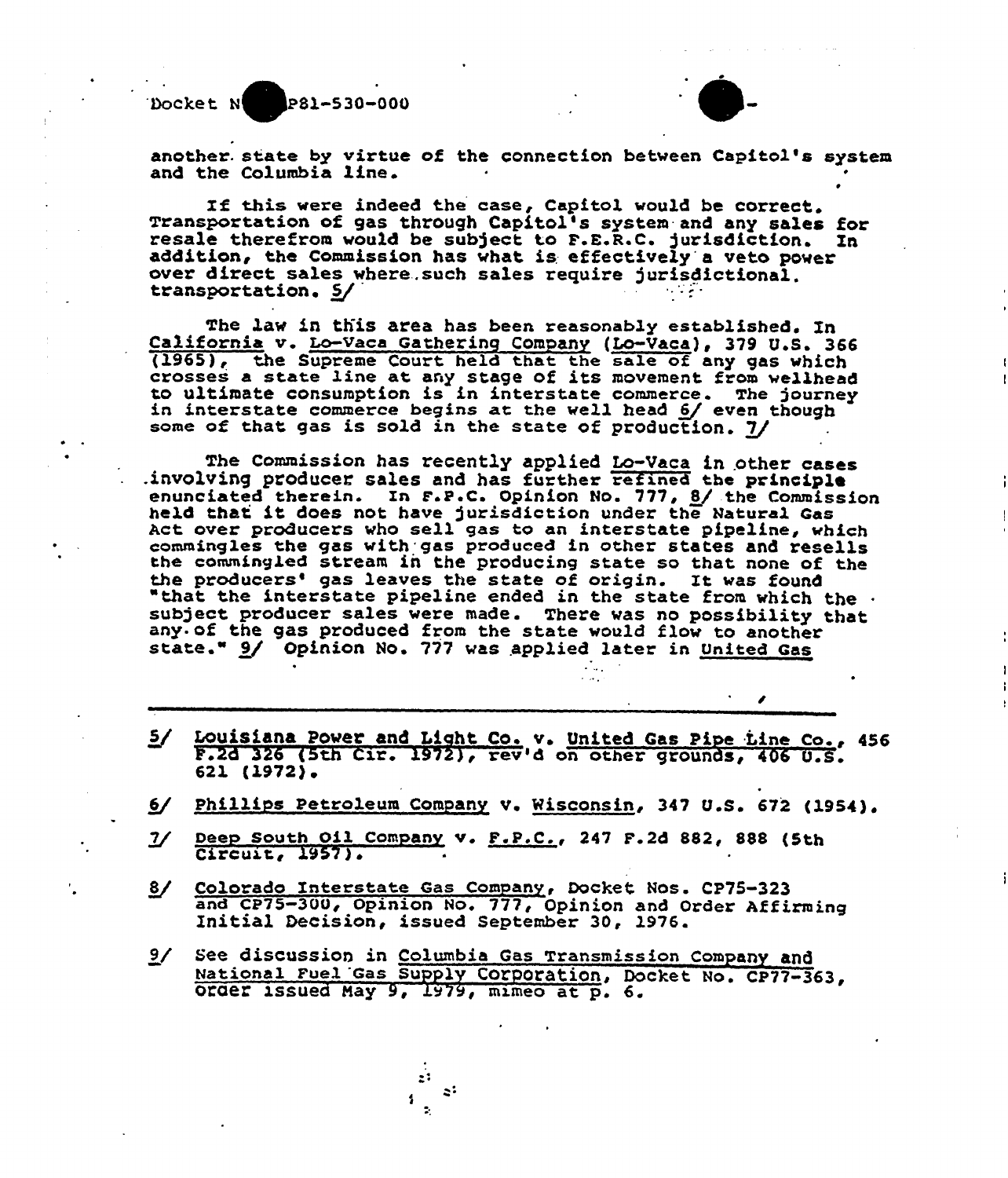Docket No 81-530-000

L



Pipeline Company and Certain Producer Respondents, Docket No. CP76-238, order issued January 17, 1980. In that case, certain producers sold gas to United Gas Pipeline Company (United), which gas entered United's interstate system. However, United's system is designed such that certain segments of it are "locked-in", that is, the gas entering those segments is prevented by mechanical devices fromesscaping into other parts of the system where it<br>could be commingled with gas leaving the state. The producers' gas in question entered these "locked-in" segments. In light of that factual determination and the decision in Opinion No. 777, the Commission determined that. the producer sales to United vere non-jurisdictional. In the course of United the Commission stated,

"Opinion No. 777 ... establishes that gas which does not leave the state of its production is non-jurisdictional even if it is commingled with gas from another state and resold as part, of a jurisdictional another state an<br>transaction." <u>10</u>

Applying the law set forth above to the facts of this case, it is clear that the facts of this case are distinguishable from those in P.S.C.K. v. F.E.R.C., and that this Commission does not have jurisdiction over Capitol's transportation of gas through Capitol's facilities or.its sales to the Daysboro customers under the Natural Gas Act. Xn P.S.C.K. v. F.E.R.C. the gathering lines in question were owned and operated by Kentucky-West Virginia Gas Company (Kentucky -West), a jurisdictional pipeline. Those lines were used to transport gas from the well head to Kentucky-<br>West's interstate transmission facilities for resale in other states, albeit there might be some direct or other sales from those lines to Kentucky customers. Under the Lo-Vaca physical flow of the gas test, the gas in those lines was indisputably in interstate commerce.

In this instance, Capitol's gas does enter the Columbia system but, due to the facilities configuration of the Columbia system but, que to the racilities configuration of the Columbia<br>system, it cannot leave the state of origin. Capitol's gas flows system, it cannot reave the state of origin. Capitor's gas filled at between 170 and <sup>220</sup> psig. It serves three sma11 towns in Kentucky and does not leave that state. The volume of gas used

10/ United Gas Pipeline Co. and Certain Producer Respondents, supra, mimeo at p. 3.

> £š  $\simeq$